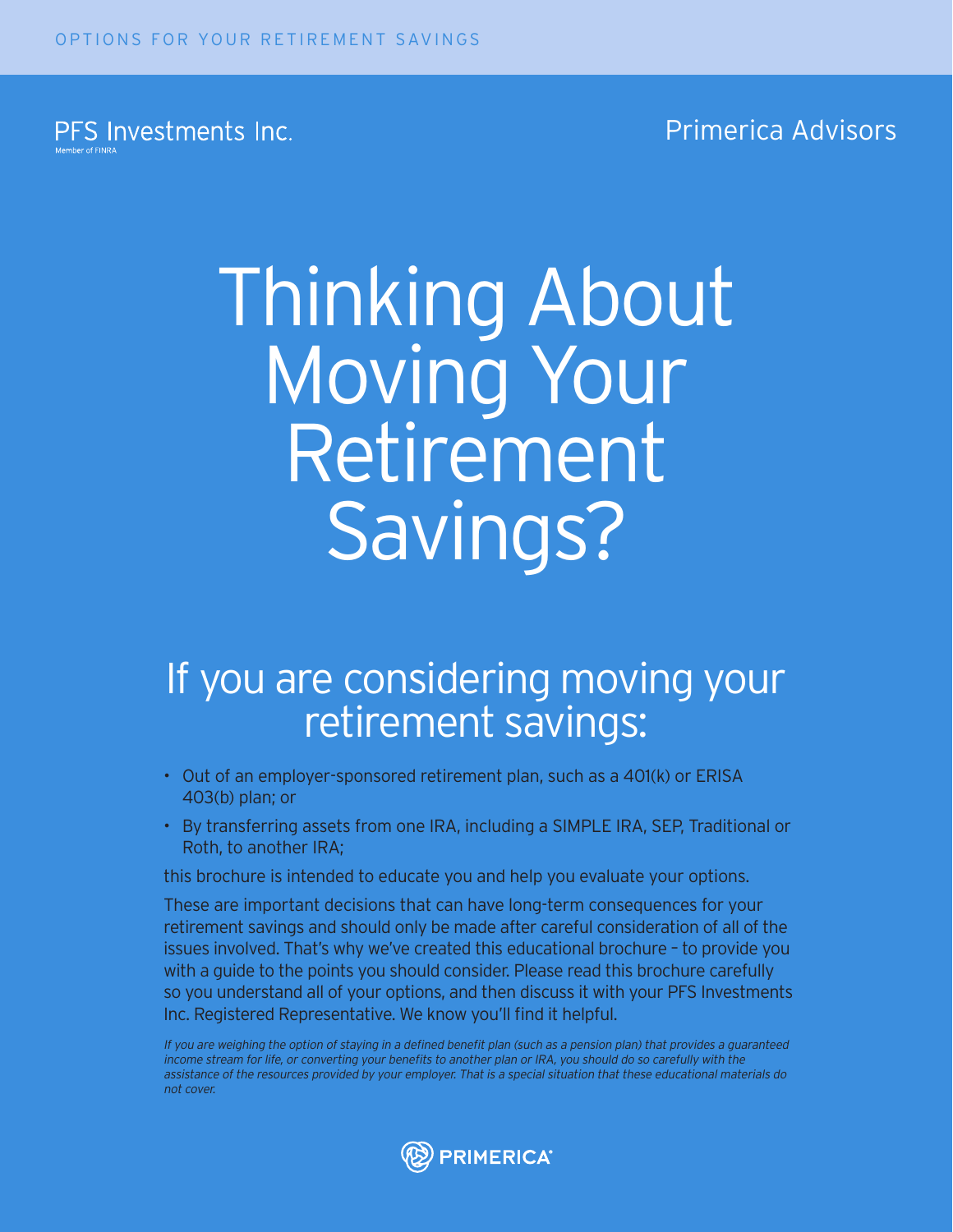#### **4.** Take a cash distribution from the plan (subject to **Four Options For Retirement Plan Savings**

- **1.Keep the savings in the previous employer's plan** (if the plan permits);
- **2.Transfer, or "roll over," the savings to a new employer's plan** (if a new employer maintains a plan that accepts rollovers);
- **3.Roll over the savings to an Individual Retirement Account** ("IRA")(compare the costs and investment options); or
- **4.Take a cash distribution from the plan** (subject to applicable taxes and penalties).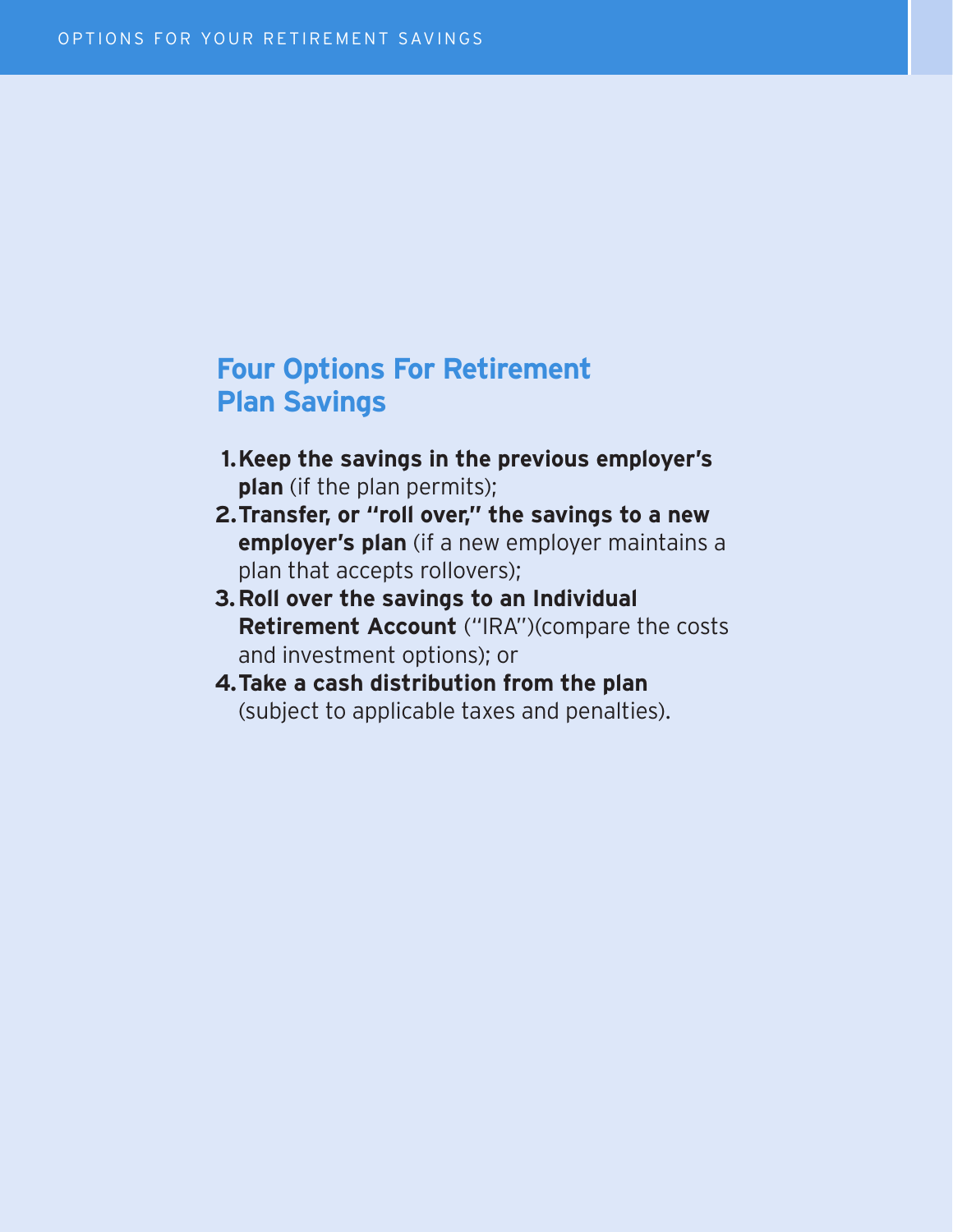#### **INTRODUCTION:**

Sections I and II of this brochure provide you with general information designed to educate you about factors to consider if you are thinking about moving retirement assets from an employer sponsored plan to an IRA or from one IRA to another, including transfers between IRAs offered by Primerica. Section III discusses recommendations to move retirement assets and includes information regarding cost comparisons, the impact of fees on the value of an account over time, and when Primerica acts as a fiduciary.

#### **SECTION I:**

**Upon leaving your employer, should you leave your retirement savings or move them out of that employer-sponsored retirement plan?** 

When a participant leaves an employer and has savings in the employer's retirement plan, he or she typically has four options for the retirement savings. They are:

- **1. Keep the savings in the previous employer's plan** (if the plan permits);
- **2. Transfer, or "roll over," the savings to a new employer's plan** (if a new employer maintains a plan that accepts rollovers);
- **3. Roll over the savings to an Individual Retirement Account** ("IRA") (compare the costs and investment options); or
- **4. Take a cash distribution from the plan** (subject to applicable taxes and penalties).

Let's look at these options one at a time.

#### **OPTION 1:**

#### **Keep the Savings in the Previous Employer's Plan**

Plans typically permit departing employees to keep their savings in the plan if the savings is above a minimum amount (e.g., \$5,000). Check with your previous employer to determine if this option is available to you. While you're at it, ask about the advantages and disadvantages of leaving savings in the plan. Here are some things we think you should keep in mind when evaluating this option:

- **Tax-Deferred Growth.** If you keep your savings in your previous employer's plan, your savings will continue to grow tax-free.
- **Fees and Expenses.** You should find out what fees and expenses apply to your savings under the plan. Check the plan's website or contact the human resources department. Fees and expenses vary significantly from plan to plan and may include the following:
	- > Investment-Related Expenses: Investmentrelated expenses include expenses that apply to the investments in which your plan savings are invested, such as mutual funds or collective trusts. These may include up-front or ongoing commissions, fund operating expenses, and investment management or advisory fees. These expenses will reduce the overall return on your investments. Many plans offer "institutionally priced" investment options that are less expensive than the investment options available to retail investors outside of a plan.
	- > Plan Administrative Expenses: Administrative expenses may include recordkeeping, compliance, and other expenses. Some employers pay for some or all of a plan's administrative expenses, while others pass them on to participants. Check with your plan administrator to determine what administrative expenses may apply to your plan account.

If you are unable to obtain the fees and expenses of your previous employer's plan, your representative may be able to help you come up with a reasonable estimate.

• **Availability of Penalty-Free Withdrawals.** You may be able to take a penalty-free withdrawal from a plan sooner than you would be able to do so under an IRA. Under IRS rules, withdrawals from employer-sponsored plans and IRAs are subject to a 10% early withdrawal penalty if taken prior to age 59½. But this rule does not apply to withdrawals from employer-sponsored plans by participants who terminate service after age 55, if permitted under the plan's terms. Check with your plan administrator.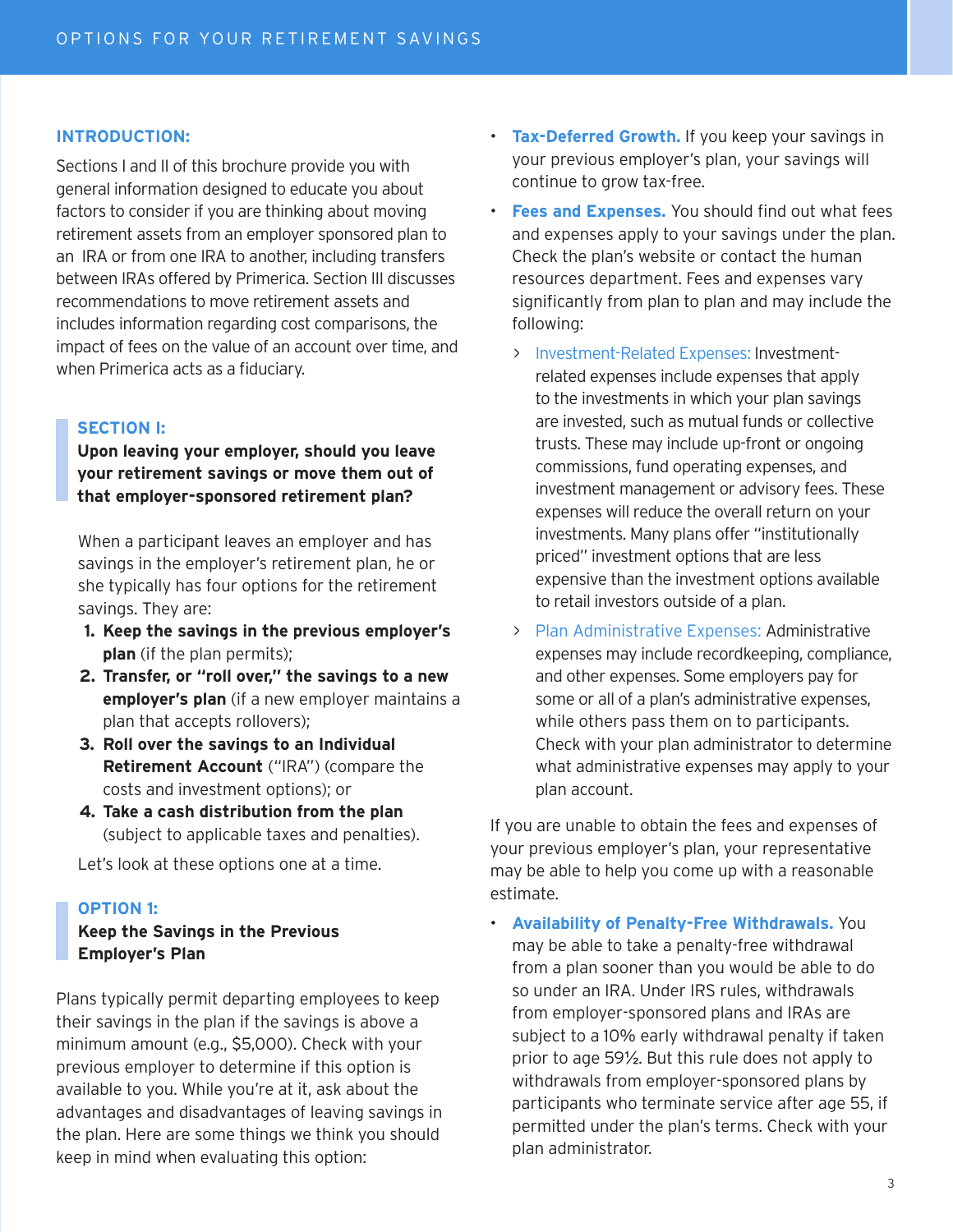- **Services.** Services offered to plan participants vary from plan to plan and may include access to investment advice and education, planning tools, telephone help lines, educational materials, and workshops. You should check with the plan administrator to find out what services are available, determine any fees that may apply, and then compare them to services available from the other options you may be considering.
- **Loans.** Some plans do not permit former employees to take loans from the plan. If the ability to take a loan is important to you, check the Summary Plan Description ("SPD") or talk to the plan administrator.
- **Investment Options.** Investment options are limited to those selected by the plan's fiduciaries (unless an open-brokerage window is available). You should review the plan's available investment options and decide whether they are sufficient to help you meet your retirement goals, or whether a broader range of investments would be more appropriate for you given your current circumstances. Also, note whether there are any restrictions on transfers between investment options and consider whether reallocating your assets within the plan would best meet your needs.
- **Distribution Options.** Distribution or withdrawal options under your former employer's plan may be limited. For example, some plans permit only one-time, lump sum distributions of your entire account balance, and do not permit participants to take periodic or partial withdrawals. Find out what distribution options are available and whether they meet your anticipated needs.
- **Protection from Creditors.** Generally, savings in an employer plan are protected from creditors under federal law, while IRA assets are protected in bankruptcy proceedings only. If protection from creditors is a concern for you, then you should consult your legal advisers for more information regarding these protections.
- **Required Minimum Distributions (RMDs).** IRS rules generally require savings in employersponsored plans and IRAs to begin to be

distributed after you reach age 72, though some employer-sponsored plans allow you to defer distributions if you keep working after age 72. The IRS compares the basic RMD rules for employer sponsored plans and IRAs in chart form online at https://www.irs.gov/retirement-plans/rmdcomparison-chart-iras-vs-defned-contributiionplans. If you have savings in multiple plans and IRAs, you may find it harder to determine the amount of, and track, your RMDs, than if your savings is in only one or two places. To avoid complications, it may be worthwhile to consolidate your retirement savings into one or two accounts.

• **Do You Own Employer Stock in Your Plan?**

Participants who own appreciated employer stock in a former employer's plan may want to consider an in-kind distribution, rather than rolling over to another plan or an IRA. Generally, with an in-kind distribution, a participant will pay ordinary income tax on the amount paid to acquire the stock, but will not pay tax on the stock's appreciation (or increase in its value) until the stock is sold. The appreciation will be taxed at the capital gains rate, rather than as ordinary income. The special tax treatment of the appreciation may be lost if the stock is rolled over to another plan or IRA, where all distributions will be taxed as ordinary income. If you hold appreciated employer stock in your plan, it's a good idea to talk to your tax professional before deciding what to do.

#### **OPTION 2:**

#### **Transfer the Savings to a New Employer's Plan**

If you're changing jobs and your new employer has a retirement plan, check to see if it accepts rollovers from other plans. If it does (and not all do), then you should consider whether transferring your retirement savings to your new employer's plan is right for you. Here are the items to consider when making this decision:

• **Tax-Deferred Growth.** Like your previous employer's plan and IRAs, your new employer's plan will allow your savings to continue to grow tax-deferred.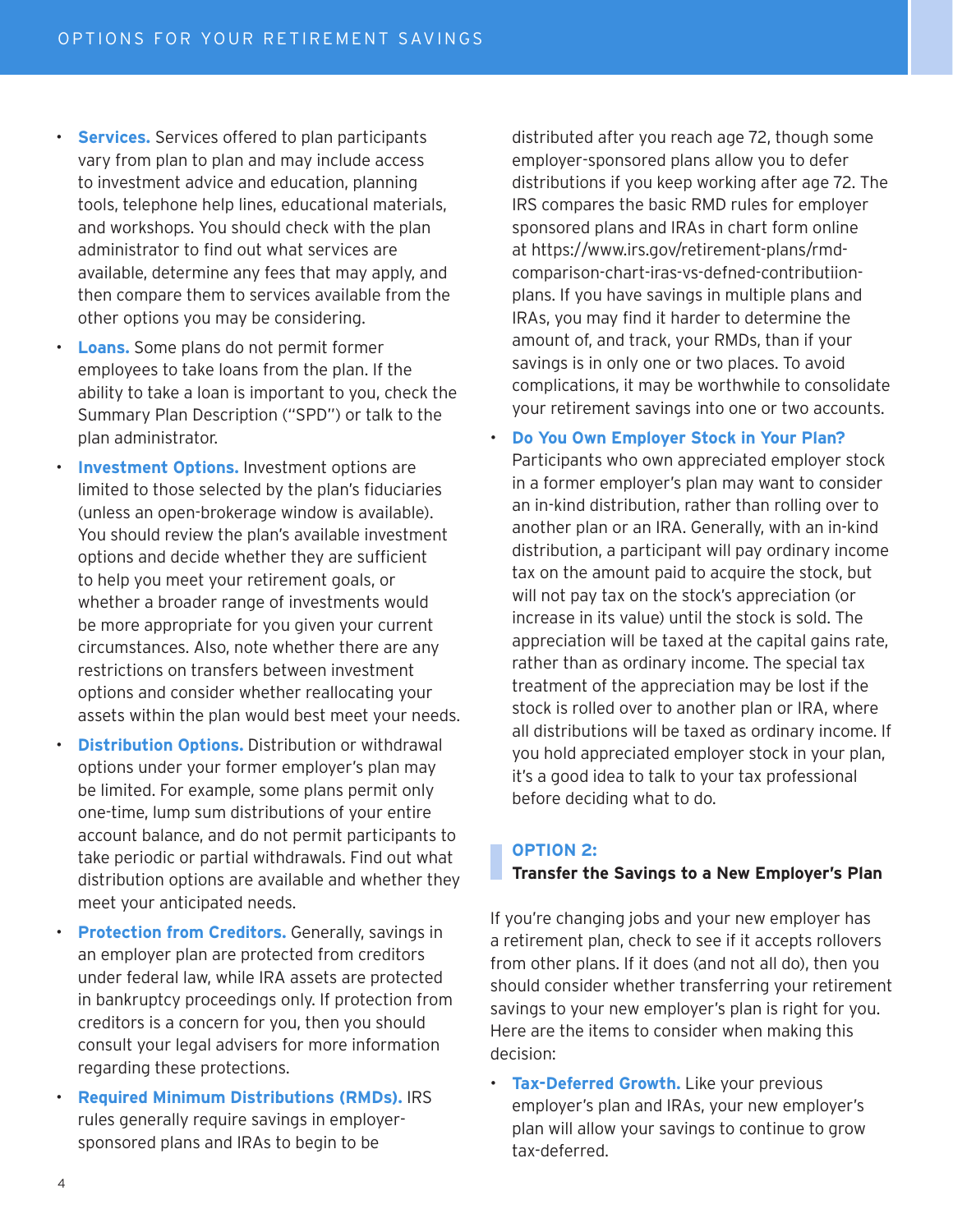- **Fees and Expenses.** As with your previous employer's plan, you should find out what fees and expenses apply to your new employer's plan. As noted above, fees and expenses vary significantly from plan to plan and may include investment-related and plan administrative expenses. See Option 1 for more information about these types of expenses.
- **Services.** Services offered to plan participants vary from plan to plan and may include access to investment advice and education, planning tools, telephone help lines, educational materials, and workshops. You should check with the plan administrator to find out what services are available and any fees and expenses that may apply.
- **Availability of Penalty-Free Withdrawals.** As discussed in Option 1, some plans permit penaltyfree withdrawals for participants who retire after age 55, if permitted by the terms of the plan. Generally, penalty-free withdrawals are not available from IRAs until after age 59½, unless taken pursuant to an IRS approved exception. See the section on IRAs for more details.
	- **Availability of Loans.** Some plans allow participants to borrow from their plan account, including from rollover amounts. If this is an important option for you, check with the plan administrator to see if, and under what conditions, your new employer's plan permits participant loans.
	- **Required Minimum Distributions.** As noted in Option 1, IRS rules generally require savings in employer-sponsored plans and IRAs to begin to be distributed after you reach age 72, though some employer-sponsored plans allow you to defer distributions if you keep working after age 72. If this is important to you, check with the plan administrator to see if the plan permits you to defer distributions for as long as you continue to work. Also, you may find the IRS chart referred to on page 4 helpful.
- **Investment Options.** As noted in Option 1 above, investment options in an employer-sponsored retirement plan are generally limited to those selected by plan fiduciaries. Take the time to check

out the investment options available in the new plan to determine whether they are appropriate for achieving your investment objectives and retirement savings goals. This includes considering the fees and expenses applicable to each option. Also, note whether there are any restrictions on transfers between investment options.

- **Distribution Options.** Distribution options in your new employer's plan may be limited. For example, as discussed above, some plans may permit only one-time, lump sum distributions of your entire account balance, and may not permit participants to take periodic or partial withdrawals. Find out what distribution options are available and whether they meet your needs.
- **Protection from Creditors.** Generally, savings in an employer plan are protected from creditors under federal law. You should consult your legal advisers for more information regarding these protections.
- **Do You Own Your Employer's Stock in Your Plan?**  Participants who own appreciated employer stock in a former employer's plan may want to consider an in-kind distribution, rather than rolling over to another plan, where permitted, or an IRA. You should discuss the tax consequences of rolling over employer stock to another plan or IRA with a tax advisor if you need help making this decision. See the more detailed explanation in Option 1.

#### **OPTION 3:**

#### **Roll Over the Savings to an IRA**

There's one more way to preserve the tax-deferred growth of your retirement savings, and that's to roll over the savings to an IRA offered through a brokerage firm or other IRA provider. Here are some factors that you may want to keep in mind when evaluating this option:

• **Tax-Deferred Growth.** If you roll over your savings to a traditional IRA, your savings will continue to grow tax-free. You may also have the option to roll over savings to a Roth IRA, which will change the tax treatment of your savings. Talk to a tax advisor to determine which option may be best for you.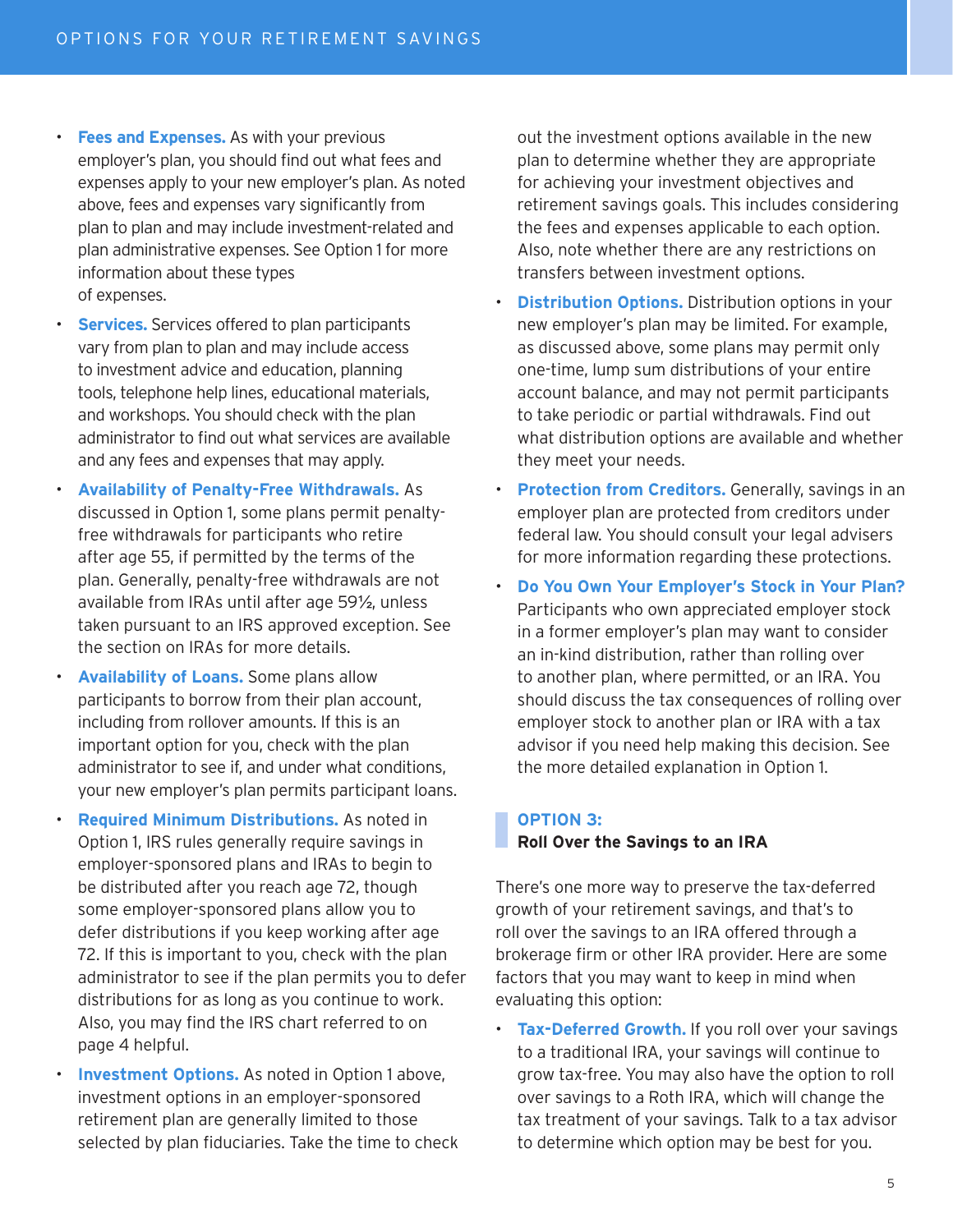- **Fees and Expenses.** You should find out what fees and expenses apply to any IRA products and services that you are considering. Fees and expenses vary among different IRA provider's products and services. Fees and expenses may include the following:
	- > Investment-Related Expenses: Investmentrelated expenses include expenses that apply to the investments in which your IRA assets are invested. These may include up-front or ongoing commissions, fund operating expenses, and investment management or advisory fees. Investment-related expenses are normally higher in an IRA than in similar investment options offered in an employer-sponsored plan. These expenses will reduce the overall return on your investments.
	- > Account Fees: Account fees and expenses may include administrative, account set-up fees, advisory fees, account termination fees and custodial fees.
	- **Services.** Services offered through IRAs vary depending on the IRA provider and the specific product chosen. Services may include full brokerage service, investment advice, discretionary investment management, distribution planning, access to securities execution online, or a combination of such services. You should check with the IRA provider to find out what services are available to you and any fees and expenses that may apply.
- **PFS Investments Inc.** Our firm is an IRA provider that, as a broker-dealer, offers a variety of mutual funds and annuity products, and, as an investment adviser, offers one or more wrap-fee programs requiring a minimum investment of \$25,000. In either case, you will receive personalized investment advice, online access to your account, and a representative to help you stay on track so you achieve your retirement goals. Information on the fees and expenses of our IRA products are available from your representative and on the web at www. primerica.com.
- **Availability of Penalty-Free Withdrawals.** The exception discussed in Options 1 and 2 above

that may permit you to withdraw money from an employer plan as early as age 55 without penalty does not apply to IRAs. Penalty-free withdrawals from IRAs are not available until age 59½, unless you qualify for an IRS approved exception. Generally, the most popular exceptions are as follows: (1) distributions made as part of a series of substantially equal periodic payments for your life or the joint lives of you and your designated beneficiary; (2) distributions due to total or permanent disability; (3) a distribution to an unemployed individual to cover the cost of health insurance premium payments; (4) a distribution to cover certain medical expenses; (5) a distribution of up to \$10,000 to a first-time homebuyer for the acquisition of a principal residence; (6) a distribution for qualified higher education expenses of the taxpayer, the taxpayer's spouse, or any child or grandchild of either; and (7) a distribution for unreimbursed medical expenses. Please see your tax professional for the details of these exceptions and for others that may exist.

- **Availability of Loans.** IRS rules do not permit IRA owners to take a loan against their IRA assets.
- **Investment Options.** IRAs often offer a broader array of investment options than those available through employer plans. For example, IRA providers may offer fixed or variable annuities, which are not typically available in employer plans. Annuities may offer living benefit riders that help protect your retirement income against market losses for an additional fee. You should consider whether you are satisfied with the investment options under the available plans, or whether you might prefer an IRA's generally broader array for meeting your investment objectives and retirement goals. You should keep in mind that, as discussed above, investment-related fees will generally be higher for an IRA than an employer plan.
- **Distribution Options.** IRAs typically offer more flexibility in distribution options than employer plans. For example, IRAs generally permit participants to take periodic or partial withdrawals, set up systematic distributions or take a lump sum, whereas, as discussed above, some plans offer only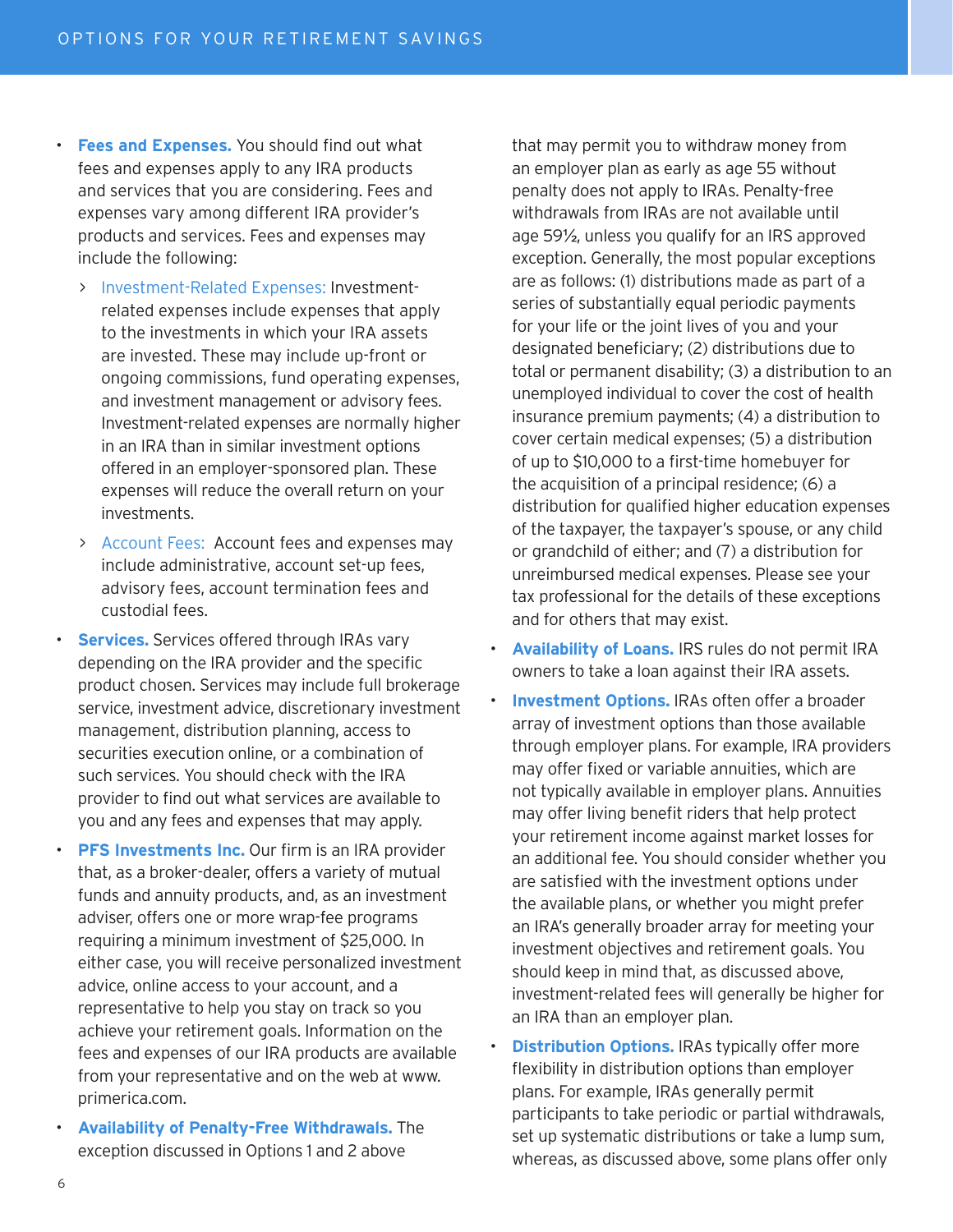limited distribution options. Check with your plan administrator for information on the distribution options available in your plan. If flexible distribution options are important to you, you may want to consider options available through an IRA.

- **Required Minimum Distributions.** Unlike some employer plans, IRS rules generally require distributions from IRAs to commence after you attain age 72 — even if you keep working. Consult your tax advisor for more information about IRA distributions and for the basic rules on RMDs see the IRS chart referred to on page 4.
- **Protection from Creditors.** Generally speaking, assets in an employer-sponsored plan have broad protection from creditors under federal law, while IRA assets are protected in bankruptcy proceedings only. State laws vary in the protection of IRA assets in lawsuits. If creditors are a concern to you, then you should consult your legal advisers for more information regarding these protections.
- **Do You Own Your Employer's Stock in Your Plan?**  Participants who own appreciated employer stock in a former employer's plan may want to consider an in-kind distribution, rather than rolling over to another plan or an IRA. You should discuss the tax consequences of rolling over employer stock to another plan or IRA with a tax advisor if you need help making this decision. See the more detailed explanation in Option 1.
- **Conflicts of Interest.** Financial services firms, such as banks, broker-dealers and investment

advisers and their representatives that offer IRAs generally earn commissions and/or other fees as a result of your decision to fund the IRA. In contrast, your decision to leave your savings in your former employer's plan or roll over to a new employer's plan likely results in little or no compensation for such a firm or its representative. Thus, it's important for you to understand that any financial professional who discusses options with respect to rolling over your plan savings into an IRA could benefit financially from that move.

Fees and expenses vary significantly from plan to plan. You should find out what fees and expenses apply to your particular plan and compare your existing plan fees to the fees of a new account that you may consider investing in. The best way to do so is to contact the plan administrator. If you need help identifying the plan administrator, contact your Human Resources department.

If you are unable to obtain specific plan fees and expenses, below we provide benchmarking data for small, medium and large-sized plans based on the number of participants and an average account balance of \$50,000. If you are unsure of which category your plan would fall into, you can consult your plan administrator. Remember these fees and expenses are not for your actual plan but are averages for plans of each size. Please consider these expenses carefully before making your investment decision.

| 21 <sup>st</sup> Edition                          | \$50,000 AVERAGE ACCOUNT BALANCE |       |       |       |       |       |       |       |          |       |       |        |        |
|---------------------------------------------------|----------------------------------|-------|-------|-------|-------|-------|-------|-------|----------|-------|-------|--------|--------|
| <b>Participants</b>                               | 10                               | 25    | 50    | 100   | 200   | 500   | 1,000 | 2,000 | 3,000    | 4,000 | 5,000 | 10,000 | 20,000 |
| Average (Mean) Cost                               | 1.83%                            | 1.49% | 1.35% | 1.20% | 1.07% | 0.98% | 0.90% | 0.78% | 0.76%    | 0.73% | 0.69% | 0.65%  | 0.51%  |
| High cost when exclude<br>highest 25% of products | 2.11%                            | 1.69% | 1.55% | 1.41% | 1.17% | 1.10% | 1.03% | 0.88% | 0.87%    | 084%  | 0.77% | 0.74%  | 0.59%  |
| Low cost when exclude<br>lowest 25% of products   | 1.56%                            | 1.28% | 1.25% | 1.04% | 1.02% | 0.92% | 0.84% | 0.73% | $0.69\%$ | 0.67% | 0.61% | 0.57%  | 0.50%  |

\*The fees are reflected as a percentage of the plan's assets. For example, 1.83% would result in an annual cost of \$915 for an account with a \$50,000 average balance.

\*\*Reprinted under license from Pension Data Source, Inc., publishers of the 401(k) Averages Book, 21<sup>st</sup> Edition.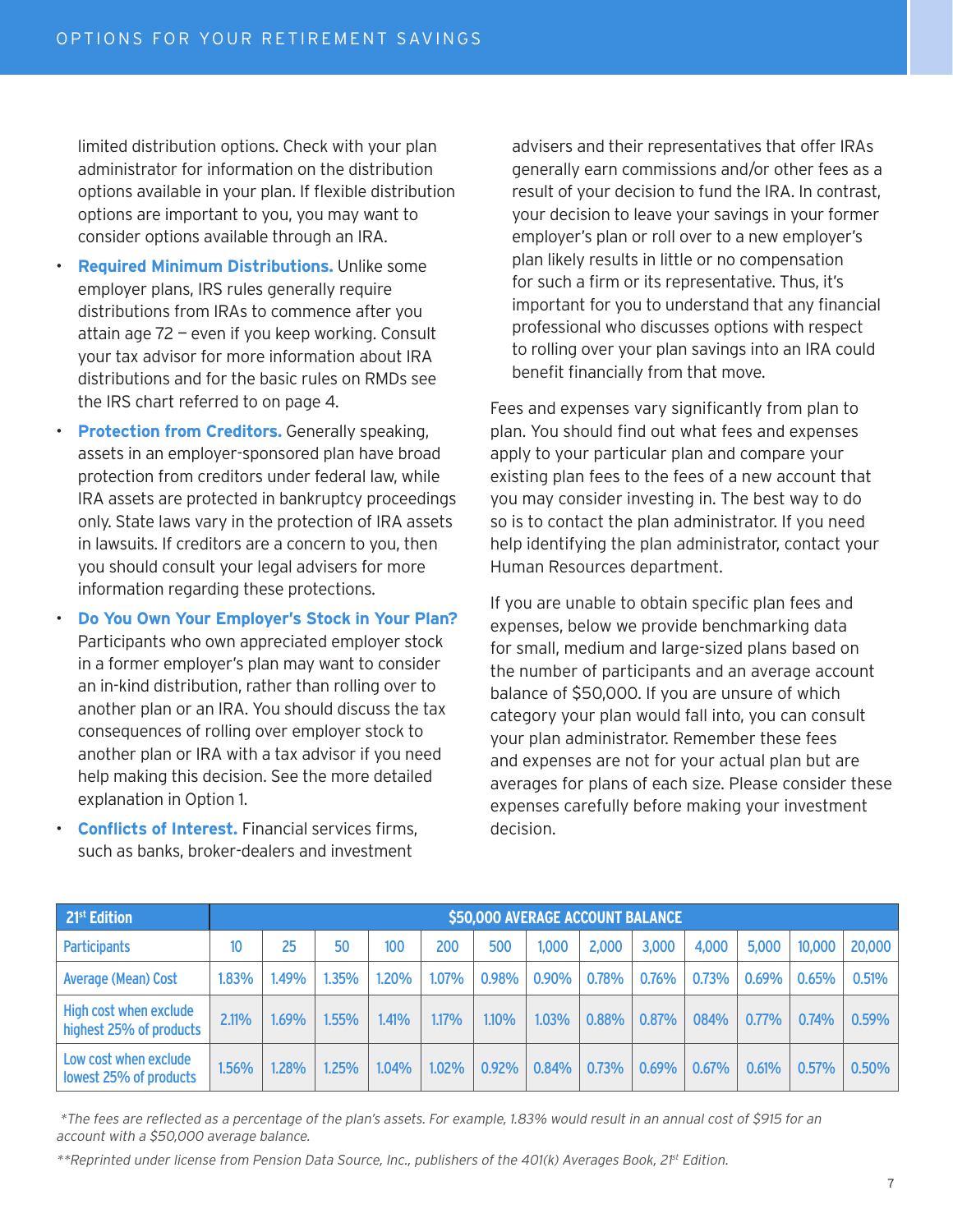#### **OPTION 4:**

**Take a cash distribution of the savings from the plan (subject to applicable taxes and penalties)**

Taking an early distribution from an employer sponsored plan is rarely a good thing to do and should be regarded as the last option to solve any financial problem. Although you will have immediate use of whatever's left of your money after penalties and taxes, taking a cash distribution could set your retirement savings back years. Here's why:

- **Income Taxes.** Your withdrawal will be taxed as ordinary income in the year in which you take the distribution and may be subject to local, state and federal income taxes. Generally, your plan must withhold 20% of a distribution to ensure payment of federal taxes.
- **Early Withdrawal Penalty.** If you are under 59½ (or 55 under some plans), you may be subject to a 10% early withdrawal penalty (if no exception applies). Consult your tax advisor with regard to this potential penalty.

Taxes and penalties may take a big bite out of your retirement savings! For example, here's a chart showing how much you would get to keep from a 401(k) withdrawal of \$50,000 at age 50, assuming a 25% federal marginal income tax rate, a 7% state income tax, and a 10% penalty for early withdrawal. In the end you get to keep only \$29,000. Plus you lose any

tax-deferred growth you would have achieved on that money in the future.

#### **SECTION II:**

**What issues should you consider before deciding to transfer your retirement assets from one IRA to another IRA?**

Transferring your retirement assets from one IRA to another IRA should not affect the tax treatment of your retirement assets, as long as the IRA receiving the assets is administered by an approved IRA Custodian and you transfer your funds into the same type of account, i.e. Traditional IRA to Traditional IRA, Roth IRA to Roth IRA, etc. Here are some things to consider before you decide to move your IRA:

• **Rollover vs. Trustee-to-Trustee transfer.** Generally, an individual can avoid paying taxes on a distribution from an IRA by "rolling over" the distribution to another IRA within 60 days after receipt of the distribution. The IRS, however, has limited the number of IRA "rollovers" a taxpayer may execute to only 1 in any one-year period. As a result, you may want to move your IRA funds by a trustee-to-trustee transfer (i.e. direct rollover), where the existing trustee sends your funds directly to the acquiring trustee, and you do not take possession of the funds. There is no limitation on the number of trustee-totrustee transfers an individual may make in any one year.

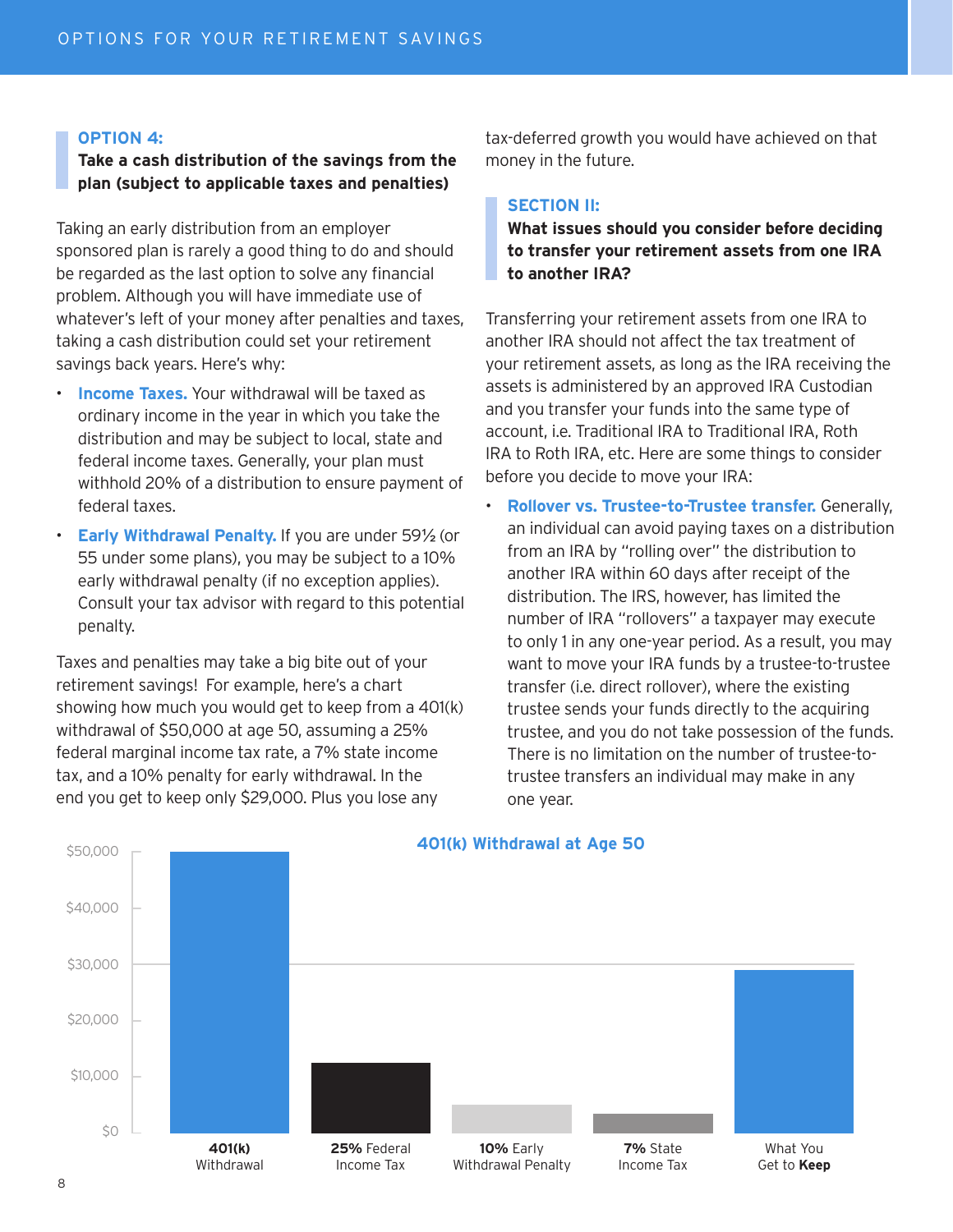- **Tax-Deferred Growth.** Both Traditional and Roth IRAs offer tax-deferred growth, but that's where the similarities end. Because you can deduct contributions to a Traditional IRA, distributions are taxed as ordinary income. Contributions to a Roth IRA, however, are not deductible, but distributions are generally tax free. Before you begin taking distributions from either a Traditional or Roth IRA, talk to your tax advisor.
	- > You may also be able to change the tax treatment of assets held in a Traditional IRA by transferring them to a Roth IRA, but doing so will likely result in taxable income to you. Before you make that decision, talk to your tax advisor.
- **Fees and Expenses.** You should find out what fees and expenses apply to any IRA product you are considering. As fees and expenses ultimately affect your account performance, you should carefully consider the fees and expenses you are incurring in your current IRA and what the fees and expenses will be in the IRA you are considering. You should also consider how recently you paid sales charges, if any, and what, if any, the new sales charges will be. Fees and expenses vary among different IRA providers and products and may include the following:
	- > Investment-Related Expenses: Investmentrelated expenses include expenses that apply to the investments in which your IRA assets are invested. These may include up-front or ongoing commissions, fund operating expenses, and investment management or advisory fees.
	- > Account Fees: Account fees and expenses may include administrative, account set-up and custodial fees.
- **Services.** Services offered through IRAs vary depending on the IRA provider and the specific product chosen. Services may include full brokerage service, investment advice, discretionary investment management, distribution planning and access to securities execution online. You should check with the IRA provider to find out what services are available and any fees and expenses that may apply.
- **Investment Style and Options.** Investment styles and options often vary. You should consider whether the new IRA has features that are not offered with your current IRA and assess whether investing in the new IRA is worth any additional fees/expenses. Also, what is the investing style? For example, does it promote a systematic investing program that will allow you to implement a dollar cost averaging strategy into a diversified portfolio of stocks and bonds?
- **PFS Investments Inc.** Our firm is an IRA provider that, as a broker-dealer, offers a variety of mutual funds and annuity products, and, as an investment adviser, offers one or more wrap-fee programs requiring a minimum investment of \$25,000. In either case, you have access to personalized investment advice, online access to your account, and a representative to help you stay on track so you achieve your retirement goals. PFSI promotes systematic saving and investing for retirement over the long-term. Information on the fees and expenses of our IRA products are available from your representative and online at www.primerica.com.
- **Availability of Penalty-Free Withdrawals.** Penaltyfree withdrawals from IRAs are not available until age 59½, unless you qualify for an IRS approved exception. If you are considering a withdrawal prior to age 59½, please see the above discussion of the most popular IRS exceptions. If you are taking penalty-free withdrawals from your IRA prior to age 59½ pursuant to an IRS approved exception, you should consider how transferring your IRA will affect your ongoing withdrawal program.
- **Distribution Options.** Most IRA Custodians permit participants to take periodic or partial withdrawals, or set up systematic distributions. If you are approaching retirement, make sure any IRA provider you consider offers the distribution options that you prefer.
- **Required Minimum Distributions.** Remember that IRS rules generally require distributions from Traditional IRAs to commence after you attain age 72 — even if you keep working. Also, note that RMDs do not apply to Roth IRAs. Consult your tax advisor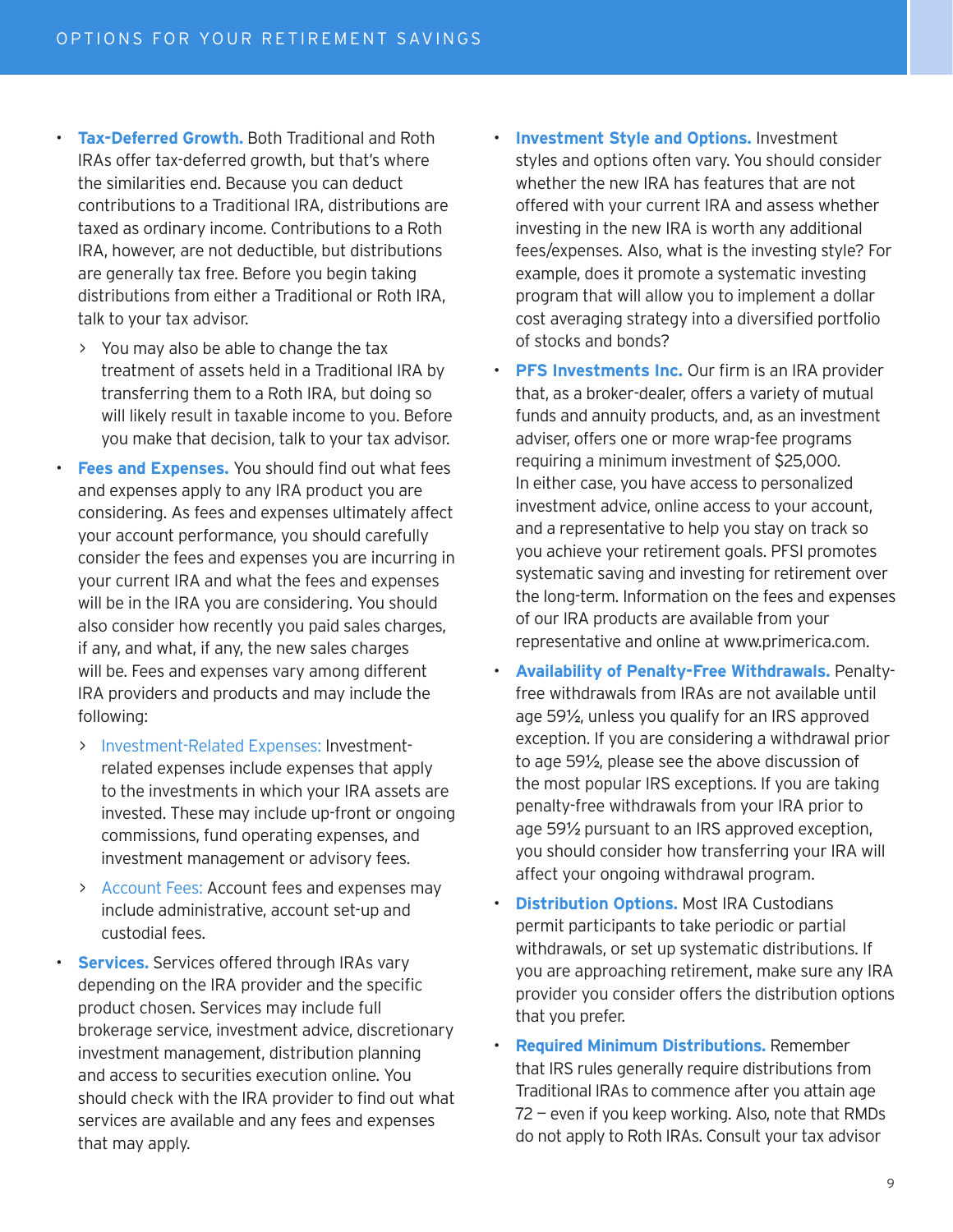for more information about IRA distributions, and see the IRS's online chart of basic RMD rules at the link noted on page 4.

- **Protection from Creditors.** Generally speaking, IRA assets are protected from creditors in bankruptcy proceedings only. State laws vary in the protection of IRA assets in lawsuits. If creditors are a concern to you, then you should consult your legal advisers for more information regarding these protections.
- **Conflicts of Interest.** Financial services firms, such as banks, broker-dealers and investment advisers, and their representatives that offer IRAs generally earn commissions and/or other fees and compensation as a result your decision to fund an IRA at their firm. Thus, it's important for you to understand that any financial professional who discusses options with respect to transferring an existing IRA to an IRA at their firm benefits financially if you move your assets to the firm.

#### **SECTION III:**

#### **Important Information About Rollover and IRA Transfer Recommendations.**

We may provide you with (1) general information and education about the factors to consider when deciding whether to move retirement assets or (2) a recommendation that you move your retirement assets. If we provide you with a recommendation to roll assets out of an employer plan or transfer assets from one IRA to another, you understand and agree that the analysis of the costs and services of your current retirement plan or IRA, as compared to the costs and services associated with the IRA that will receive the assets, depends on the information you provide to us. You are responsible for providing us complete and accurate information about your current retirement plan and IRA and with updating us promptly if your investment objectives, risk tolerance or financial circumstances change.

Regardless of whether we make a recommendation to you, you understand and agree that with respect to any retirement assets (such as your current employer plan or IRA account) that you decide to move to PFSI, and with respect to any PFSI IRA that you decide to

transfer to another PFSI IRA, you must: (1) evaluate the investment and non-investment considerations important to you in making the decision; (2) review and understand the fees and costs associated with the current and potential accounts; (3) recognize that higher net fees (if applicable) will reduce your investment returns and ultimate retirement assets; and (4) understand the conflicts of interest raised by the financial benefits to PFSI and its representatives resulting from your decision to move assets into the account.

When we provide you a recommendation regarding your retirement assets we generally will act as a fiduciary. Below you will find a discussion of cost comparisons among current and potential accounts, a graphical illustration of the impact of fees on the value of an account over time, as well as our fiduciary acknowledgment and the limitations applicable to our fiduciary status.

• **What Are the Assumptions and Limitations of Cost Comparisons?** Cost comparisons among accounts are based on available information provided by you through your account statements or other account documents, or from information PFSI obtains on your behalf from third parties. Comparisons we make based on account information you provide or we acquire on your behalf assumes that the information you provide or we obtain is current and complete. While we assume third party information to be reliable, PFSI cannot guarantee the completeness, accuracy or timeliness of the information. Please refer to your official account statements, prospectuses, account agreements or other account records for the most accurate cost information regarding your investments. If you are unwilling or unable to provide cost information regarding your current plan or IRA, and PFSI is otherwise unable to obtain information on your behalf needed to generate a cost comparison, then for purposes of comparing costs between your current account and an IRA through PFSI, you should assume the cost of the proposed IRA is greater than your current account.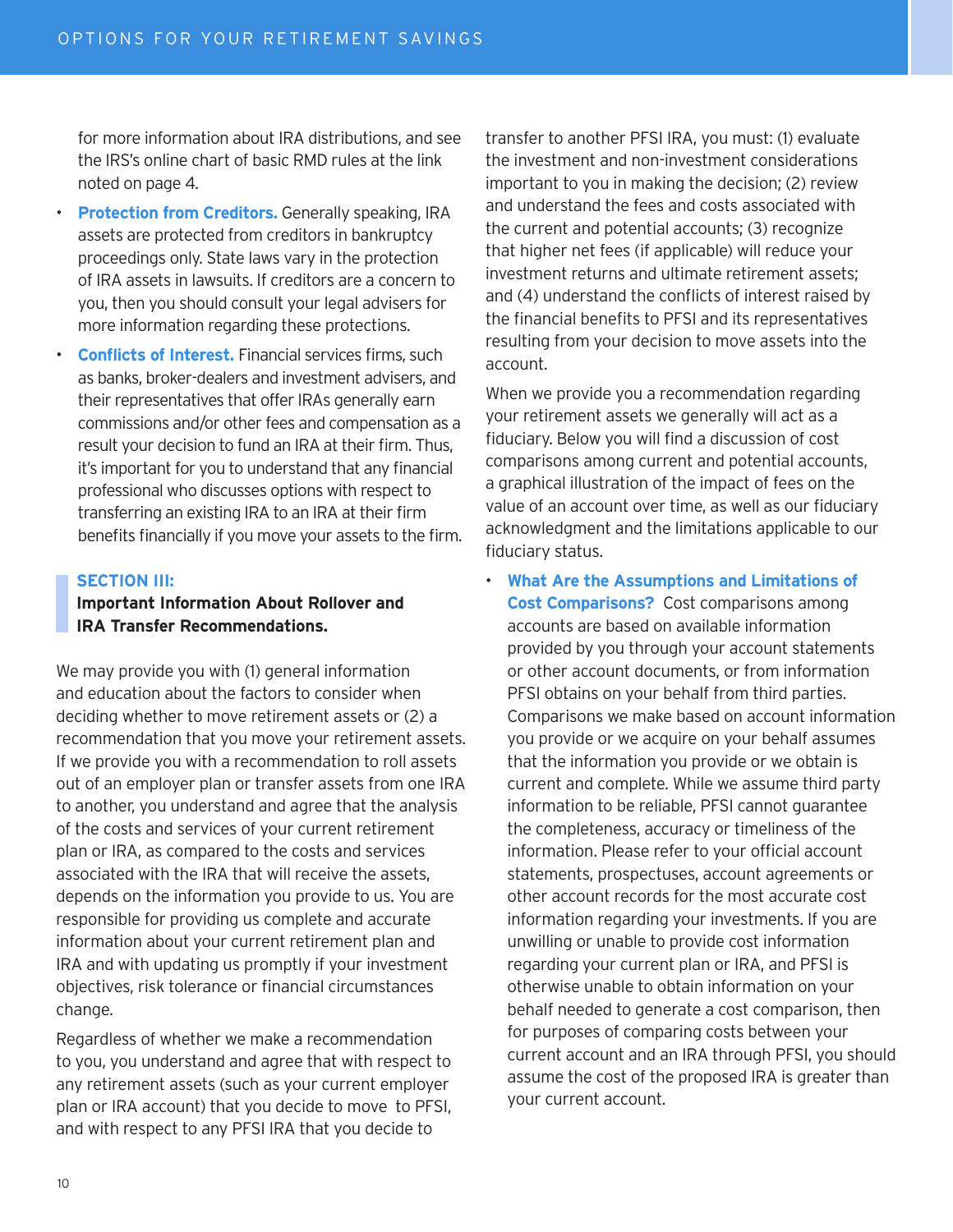• **Can I roll my Plan assets into more than one IRA?** Yes, it is not uncommon for retirement investors to divide assets between IRAs with different features and objectives. For example, you may want to invest a portion of your retirement assets in an annuity that provides guaranteed income and allocate the remainder to a growthoriented mutual fund portfolio for use later in retirement. Alternatively, you may decide to select an annuity that offers some protection against market downturns, while simultaneously investing in a managed account strategy that seeks growth and adjusts tactically to changing market conditions.

#### • **How should I think about costs if I intend to select multiple investment types, such as mutual funds and an annuity, or a managed account and an annuity?** Administratively,

retirement plans will often issue only a single check to an employee that is rolling assets out of the plan. So, if you intend to establish multiple IRAs, you will need to open one IRA to receive the funds and then transfer assets out of that IRA to fund your second IRA. This administrative process, while sometimes unavoidable, does make cost comparison slightly more challenging because instead of simply comparing your current retirement account to

a proposed IRA, you also need to factor in the second proposed IRA. So, if you intend to split your retirement assets between two IRAs, you should compare the cost of the current retirement account to the average cost of the two proposed IRAs.

• **How do Fees Impact My Retirement Assets Over Time?** Fees are not just what you pay for investment products and advice. Fees are a component of how your investments will perform over time. The following is an example that illustrates the impact of fees. "For example, let's say you want to roll over \$100,000 from your 401(k) account into an IRA. One firm pays your investment advice provider more for recommending certain investments. If you follow their recommendations, the fees will be 1% more than comparable investments, every year. As a result of these higher fees, instead of earning say, 6% each year, your IRA earns only 5%. That difference might seem small, but it adds up over time. Based on an initial investment of \$100,000, an IRA earning 6% would grow to \$179,000 in 10 years. But with an extra 1% in fees, you would earn only 5% and your \$100,000 would grow to just \$163,000. In other words, that extra percentage point in fees would cost you \$16,000. And as more time passes, that 1% difference in fees gets magnified. During



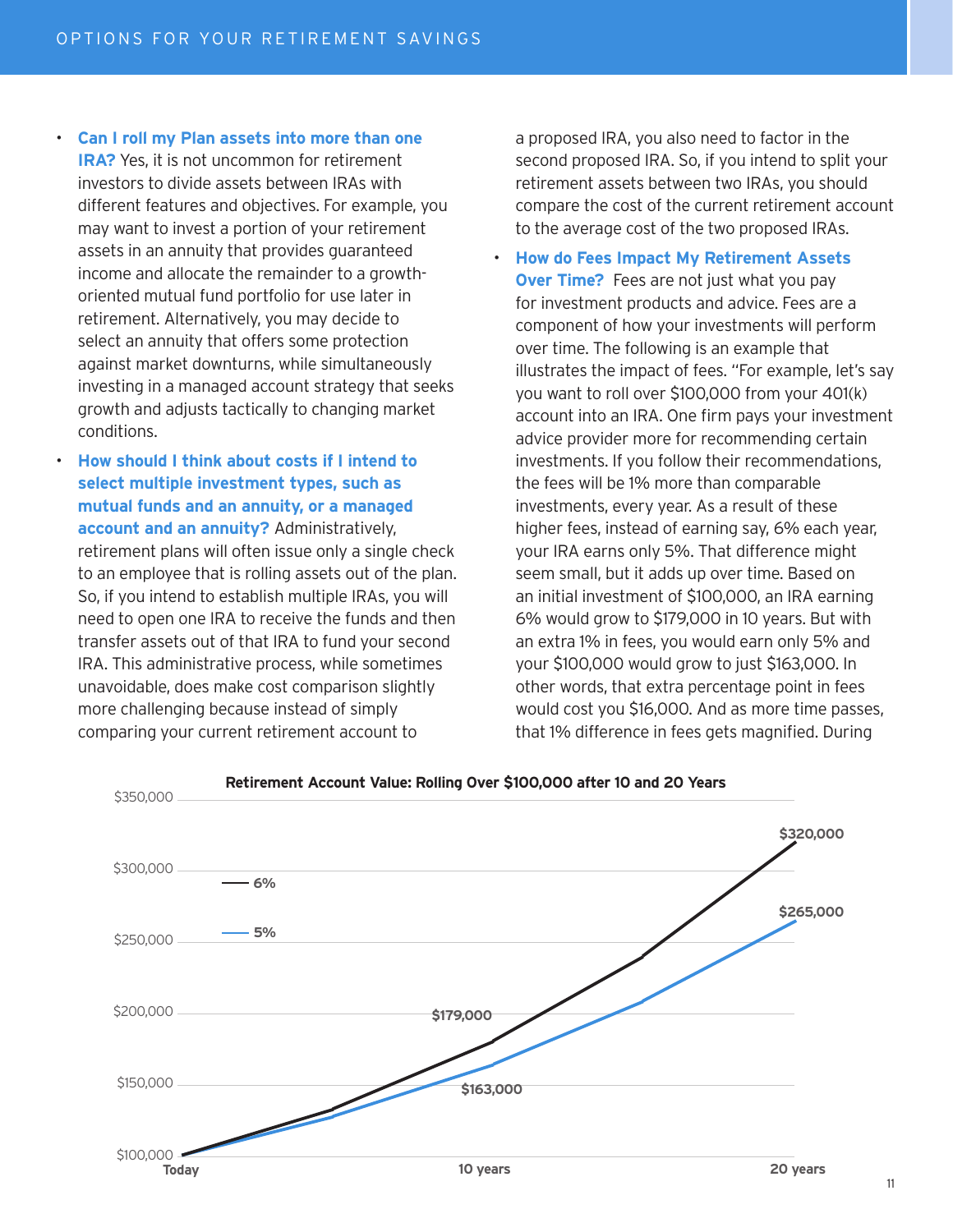the next 10 years your IRA would lose out on another \$39,000. You would only have \$265,000 while someone who earned the full 6% would have \$320,000. That's \$55,000 more than you." https://www.dol.gov/agencies/ebsa/about-ebsa/ouractivities/resource-center/faqs/choosing-the-rightperson-to-give-you-investment-advice

Also keep in mind that upfront sales charges, if any, will reduce your initial investment and have an additional impact on your account performance. As you can see, fees play an important role in investment outcomes. Before making a final investment decision you should carefully consider the cost and services associated with each of your options. And, if the fees of a proposed IRA are higher than your current Plan or IRA, you should carefully consider whether you value the features and benefits of the proposed IRA enough to outweigh the higher cost and the potential impact of those costs over time.

#### **WHEN IS PFSI A FIDUCIARY?**

Effective February 1, 2022, or such later date as the US Department of Labor ("DOL") Field Assistance Bulletin 2021-02 (or subsequent similar guidance) ceases to be in effect, for purposes of complying with the DOL's Prohibited Transaction Exemption 2020-02 ("PTE 2020-02") where applicable, PFSI Investments Inc. ("PFSI" or "we"), is providing the following acknowledgment to you.<sup>1</sup>

This acknowledgment applies when we provide certain investment recommendations to you regarding your retirement and other qualified accounts (including workplace retirement plans, IRAs, SEPS, SIMPLE IRAs, educational savings accounts, and other similar accounts), which for purposes of this acknowledgement will all be called "Retirement Accounts."

**Fiduciary Acknowledgment.** When we provide investment advice to you regarding your Retirement Accounts, we are fiduciaries within the meaning of Title I of the Employee Retirement Income Security Act and/or the Internal Revenue Code, as applicable, which are laws governing Retirement Accounts ("retirement laws"). The way we make money when providing

certain types of investment recommendations creates some conflicts with your interests, so we operate under a special rule that requires us to act in your best interest and not put our interest ahead of yours.

Under this special rule's provisions, when providing individualized investment recommendations to Retirement Accounts, we must:

- Meet a professional standard of care (give prudent advice);
- Not put our financial interest ahead of yours (give loyal advice);
- Avoid misleading statements about our conflicts of interest, fees, and investments;
- Follow policies and procedures designed to ensure that we give advice that is in your best interest;
- Charge no more than is reasonable for our services; and
- Give you basic information about our conflicts of interest.

#### **Limitations to our Acknowledgement of Fiduciary**

**Status.** This fiduciary acknowledgment does not create an ongoing duty to monitor your account(s) or create or modify a contractual obligation or fiduciary status under any state or federal laws other than the retirement laws. Not all services or activities that we provide to your Retirement Accounts constitute fiduciary investment advice subject to the provisions above. As examples, we are not fiduciaries under the retirement laws when we provide:

- General information and education about the financial markets, asset allocations, financial illustrations and the advantages, risks, and other attributes of particular investments;
- General information and education about issues and options that should be considered when deciding whether to rollover or transfer Retirement Account assets;
- Recommendations about investments held in accounts that are not Retirement Accounts (i.e., taxable accounts) or held in accounts established through other financial institutions;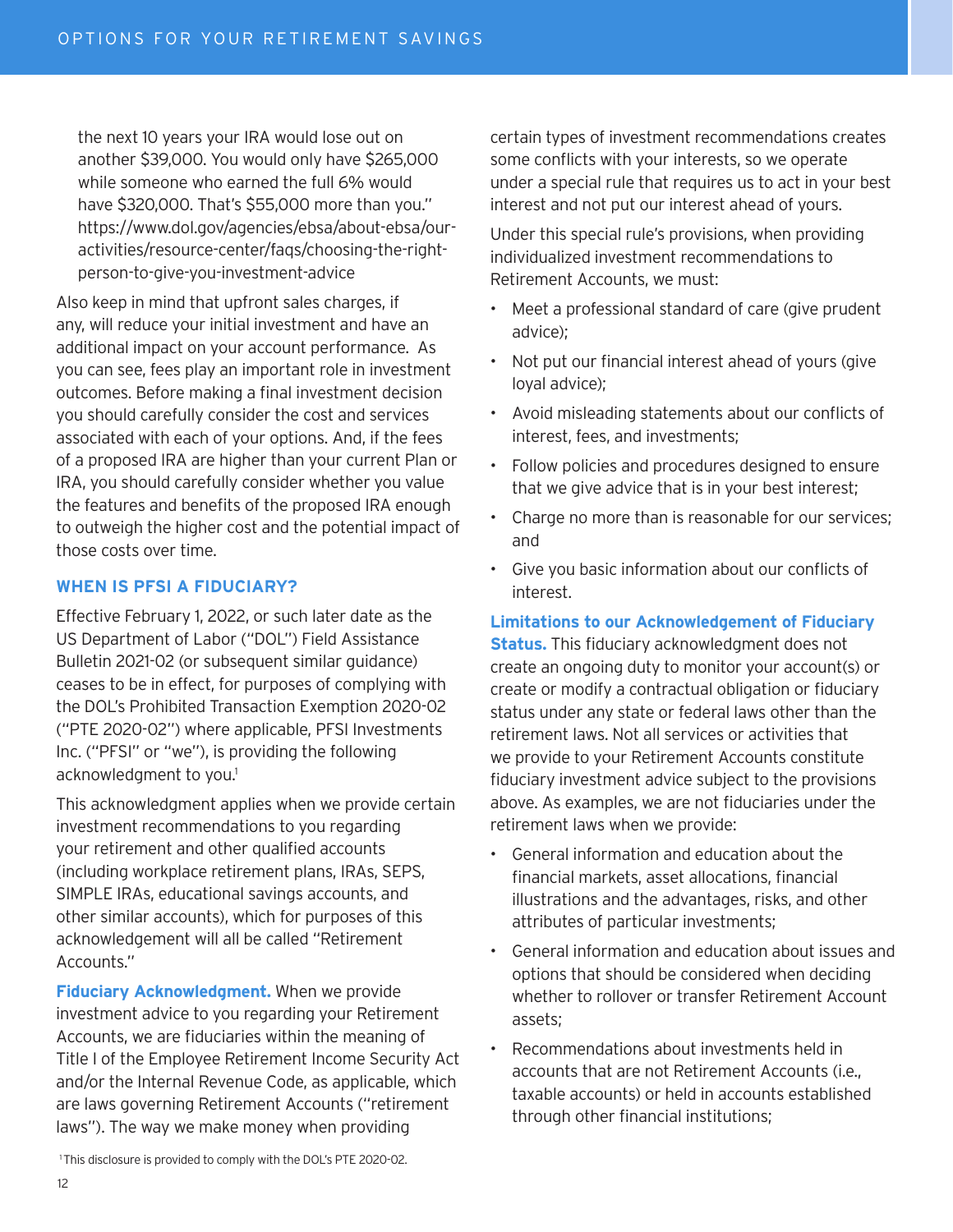- Recommendations that you execute at another financial institution;
- Transactions or trades you execute without a recommendation from us (e.g., unsolicited trades), or that are contrary to, or inconsistent with, our recommendation; and
- Recommendations that do not meet the definition of fiduciary "investment advice" in DOL regulation section 2510.3-21. For your information, fiduciary investment advice means investment advice for a fee or other compensation rendered on a regular basis pursuant to a mutual understanding that such advice will serve as a primary basis for your investment decision, and that will be individualized to the particular needs of your IRA or plan account.

#### **More Information Regarding Fees, Services and Conflicts**

For a description of our fees, services, and conflicts of interest, please refer to our Form CRS, Investing with Primerica brochure and Form ADV (if applicable) available at: https://www.primerica.com/ pfsidisclosures.

#### **TERMS USED IN THIS BROCHURE**

- **Custodian** A financial institution that is approved by the IRS to hold retirement assets.
- **Employer-sponsored plan or plan** A retirement plan maintained by an employer for its employees, including, for example, a 401(k) or ERISA 403(b) plan.
- **Plan administrator –** The person who is identified in the plan document or SPD as having responsibility for administering the plan. It could be the employer, a committee of employees, a company executive, or someone hired for that purpose.
- **Plan sponsor** The entity that establishes a plan. This may be a business, corporation, government agency, labor union or non-profit organization.

#### • **Required minimum distributions or RMDs –** Generally are minimum amounts that a retirement plan account owner must withdraw annually starting with the year that he or she attains age 72 (70½ if you turned 70½ before January 1, 2020), or if permitted by the plan, the year in which he or she

retires, if later. However, if the retirement plan account is an IRA or the account owner is a 5% owner of the business sponsoring the retirement plan, the RMDs must begin once the account holder is age 72 (70½ if you turned 70½ before January 1, 2020), regardless of whether he or she is retired. The RMD rules do not apply to Roth IRAs while the owner is alive. For more information, see the IRS's online chart of basic RMD rules at the link noted on page 4.

- **Rollover -** A general term used to refer to the act of transferring your retirement assets to either another plan or an IRA:
	- > Direct rollover (i.e., "trustee-to-trustee transfer") – You instruct your former employer to send your plan assets directly to your new employer's plan or to your IRA, and you never have to handle the money yourself.
	- > Indirect rollover Typically, with an indirect rollover, you start by requesting a lump sum distribution from your plan administrator and then take responsibility for delivering the funds to the new plan or an IRA. If not handled appropriately, indirect rollovers may have significant tax consequences. When you take a distribution from your plan, the plan is required to withhold 20% to ensure that the taxes will be paid if the rollover is not completed. To avoid incurring taxable income (and maybe an early withdrawal penalty) on the amount withheld, you have to use other funds to add that amount back to the amount you received from the plan, and deposit the entire amount into your new employer's plan or an IRA within 60 days. (You should get the amount you added back if you properly complete the rollover when you file your annual income tax return).
- **Summary plan description or SPD** A document required to be provided by the plan administrator to plan participants that includes a plain language description of important features of the plan.
- **Tax-deferred growth** An advantage of saving for retirement in a plan or IRA, which allows participants to accumulate retirement savings without paying taxes on the income / gains until withdrawn. Typically, the income / gains are withdrawn during retirement when the recipient is in a lower federal income tax bracket.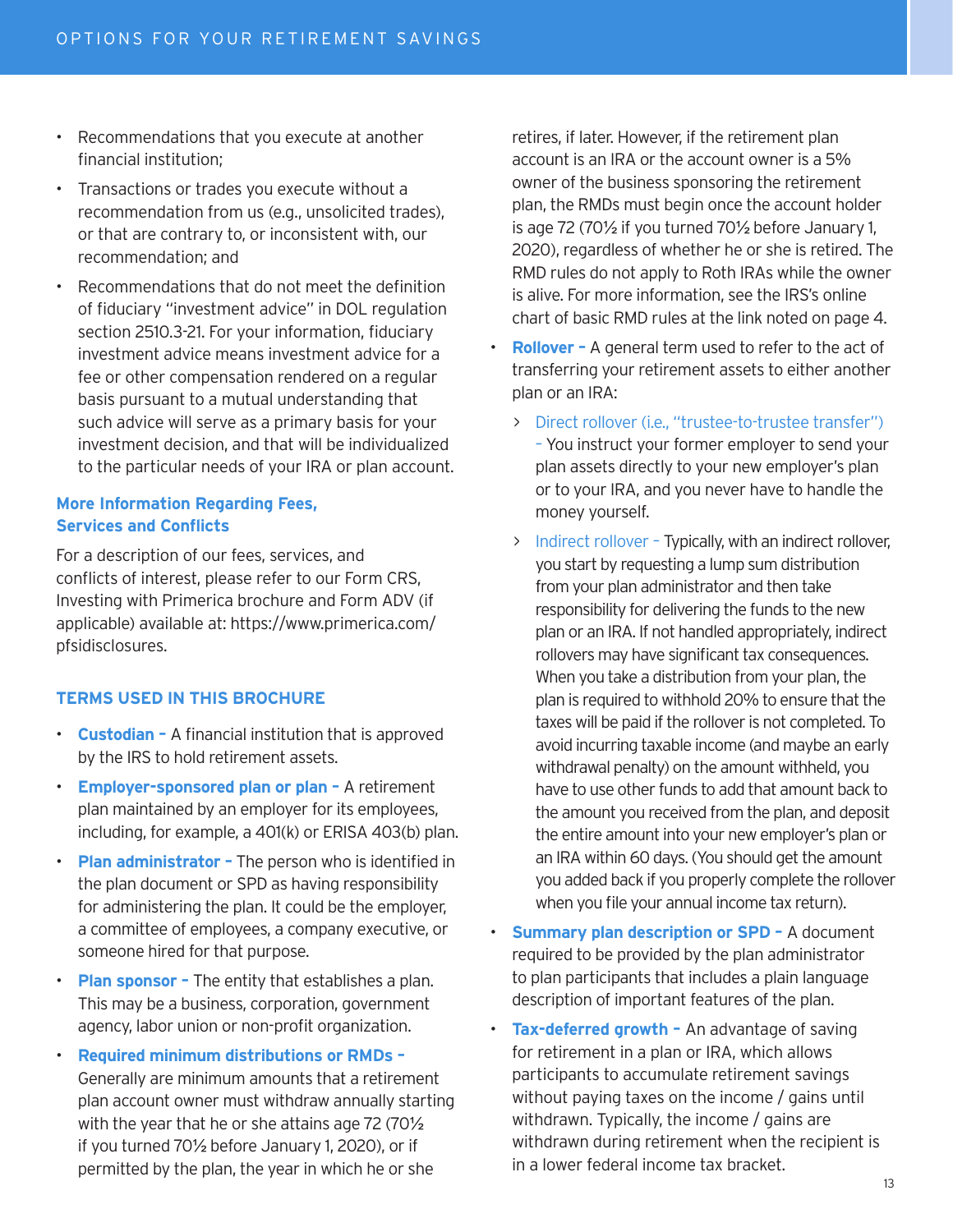#### **PFS INVESTMENTS**

PFS Investments Inc. ("PFSI") is a registered broker-dealer that offers mutual funds, variable annuities and college savings plans. Also, PFSI is an SEC-registered investment adviser doing business as Primerica Advisors, which offers one or more wrap-fee programs requiring a minimum investment of \$25,000. In either case, you will receive personalized investment advice, online access to your account, and a representative to help you stay on track so you achieve your retirement goals. Both PFSI and Primerica Advisors are IRA providers and receive compensation for these services. What to do with your retirement savings is an important decision, and we encourage you to undertake appropriate due diligence to determine the right option for you. Please feel free to discuss the information in this brochure with your plan administrator, other plan-level advisor, or a tax professional.

PFSI is an indirect wholly owned subsidiary of Primerica, Inc. ("Primerica"), a financial services company that is publicly traded on the NYSE and is a leading distributor of financial products to middle income households in North America. PFSI and its representatives do not offer financial planning services or provide tax or legal advice.

#### **For More Information Check Out the Following:**

**FINRA / "Retirement,"** online at: https://www.finra.org/investors/learn-to-invest/ types-investments/retirement

**FINRA/ "401(k) Rollovers,"** online at: https://www.finra.org/investors/learn-toinvest/types-investments/retirement/401kinvesting/401k-rollovers

**FINRA / "RMD Calculator,"** online at: https://tools.finra.org/rmd/

FINRA BrokerCheck is a free tool to help investors check the background of FINRA-registered securities firms and representatives. For questions regarding BrokerCheck, or to obtain a free investor brochure, call toll-free (800) 289-9999 or go to FINRA's website at www.finra.org.

This brochure and the information contained herein ("Brochure") has been prepared for informational

and educational purposes only. This Brochure is not intended (and should not be viewed) as an investment recommendation or a suggested course of action for you to follow, as it does not reflect all of the factors that your particular situation may warrant when considering a transaction. This Brochure is intended to aid (and be used by) PFSI representatives in providing you with information and education regarding PFSI services and products and factors that may be important to your decision regarding a rollover from a qualified retirement plan or a transfer of an IRA to another financial institution. Illustrations shown with respect to rollover or distribution options are provided for educational and informational purposes only. If we provide you with an investment recommendation, it will reflect the beliefs, experiences and analysis of your representative and Primerica, and the information you provide us about your investment objectives, risk tolerance, financial circumstances, and investment needs. We will not be responsible for any information you omit, fail to provide, or provide incorrectly. Primerica and your representative will not be responsible for your decision to invest or transfer your retirement account assets in a manner that is different from, or inconsistent with, our recommendations or other advice and guidance, and you assume the risk of such decision, nor will Primerica or your representative be responsible for your delay in implementing a recommendation. None of Primerica, your representative, our affiliates, or Product Sponsors (as defined below) assumes responsibility for your decisions. In addition, you are responsible for exercising caution, good judgment and discretion in your investment decisions. This brochure is not intended to create or expand any "fiduciary" relationship, capacity or obligation between you, or your retirement account, and us and your representative under federal, state or local laws. This brochure does not amend or supersede any of your existing agreements with us. Except as specifically provided otherwise in this brochure, this brochure does not take precedence, nor is it controlling over, such agreements. This Brochure is not intended to provide, and should not be relied upon for, investment, accounting, legal, or tax advice.